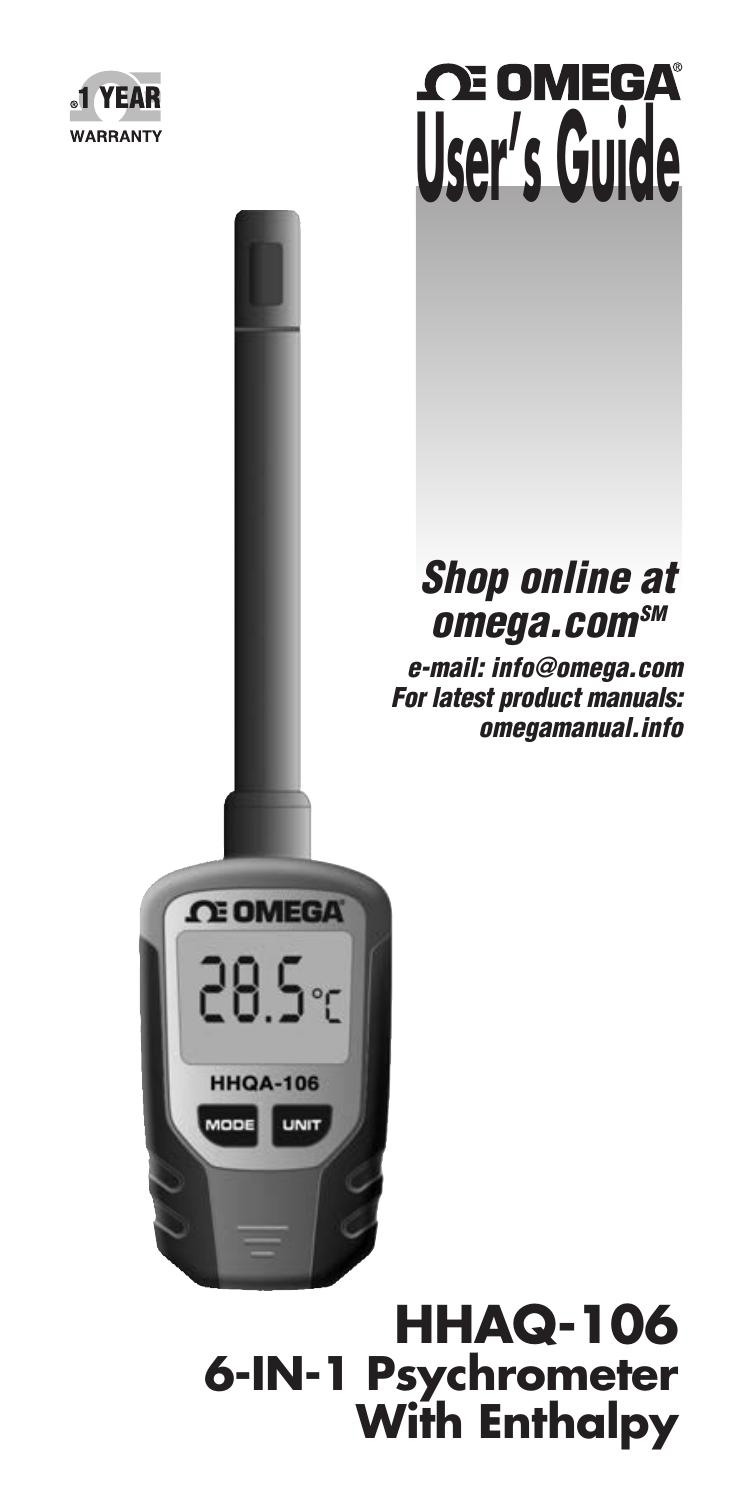## *C***E OMEGA**

**omega.com info@omega.com**

### **Servicing North America:**

**U.S.A.:** Omega Engineering, Inc., One Omega Drive, P.O. Box 4047 Stamford, CT 06907-0047 USA Toll-Free: 1-800-826-6342 (USA & Canada only) Customer Service: 1-800-622-2378 (USA & Canada only) Engineering Service: 1-800-872-9436 (USA & Canada only) Tel: (203) 359-1660 Fax: (203) 359-7700 e-mail: info@omega.com

### **For Other Locations Visit omega.com/worldwide**

The information contained in this document is believed to be correct, but OMEGA accepts no liability for any errors it contains, and reserves the right to alter specifications without notice.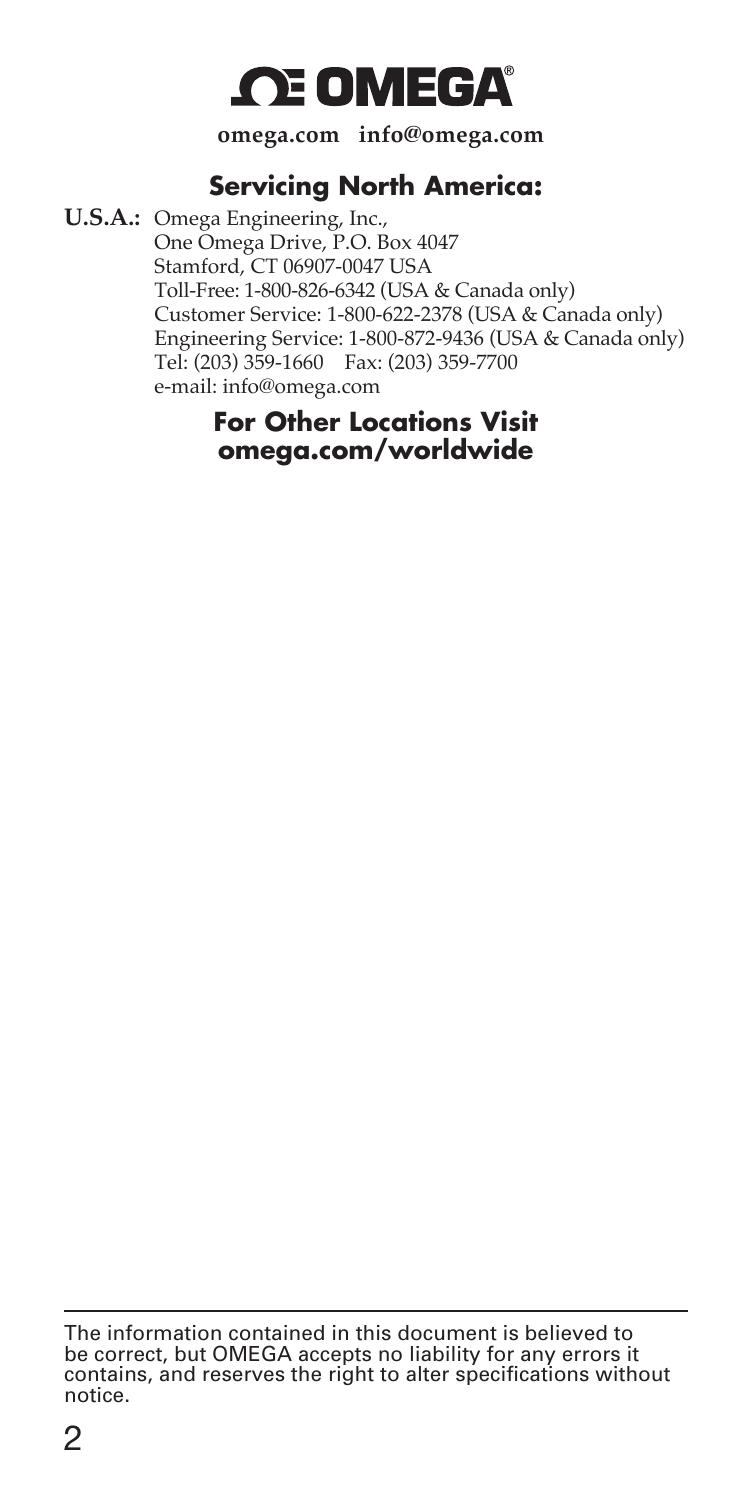# **TABLE OF CONTENTS**

| What's in the Package  6        |
|---------------------------------|
|                                 |
| Setup Instructions9             |
| Install Batteries 9             |
| Operating Instructions. 9 – 11  |
|                                 |
| Operating & Maintenance Tips 13 |

# **INTRODUCTION**

Thank you for purchasing OMEGA's HHAQ-106 6-in-1 Psychrometer with Enthalpy. Please read this user's manual carefully and thoroughly before using the instrument.

The HHAQ-106 can measure any environment's ambient temperature, relative humidity (RH), dew point and wet bulb temperatures, absolute humidity (mixing ratio) and enthalpy of vaporization. These measurements are typically made by three groups of users:

- Water damage restoration contractors
- HVAC/R system installers and technicians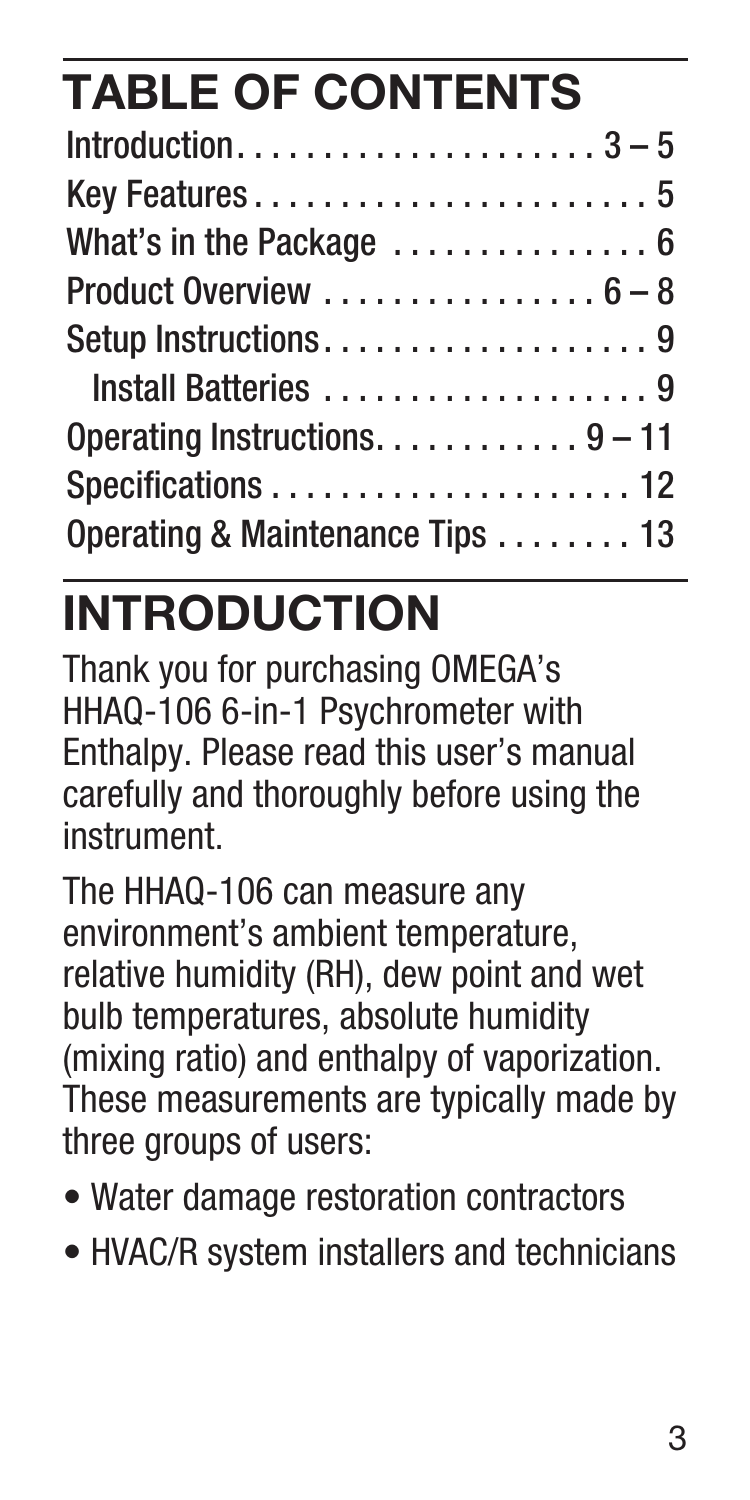• Professionals charged with monitoring and maintaining the environment of facilities such as office buildings, greenhouses, food and equipment storage facilities, wineries, freezers, shipping containers, computer rooms, labs, libraries, museums and saunas.

The dew point is the temperature below which the water vapor in a volume of air at a given constant barometric pressure will condense into liquid water at the same rate at which it evaporates. Condensed water is called dew when it forms on a solid surface.

Another way to think of the dew point is as an air saturation temperature associated with relative humidity (RH). A high RH value indicates that the dew point is close to the current ambient air temperature. At 100% RH, the dew point temperature is equal to the ambient temperature because the air is completely saturated with water.

The wet bulb temperature is the temperature that a volume of air would have if it were cooled to saturation (100% RH) by the evaporation of water into it, with the latent heat coming from the volume of air. It is the lowest temperature that can be reached under current ambient conditions by the evaporation of water only. The wet bulb temperature is the temperature you feel when your skin is wet and exposed to moving air as opposed to the actual air temperature—the dry bulb temperature. 4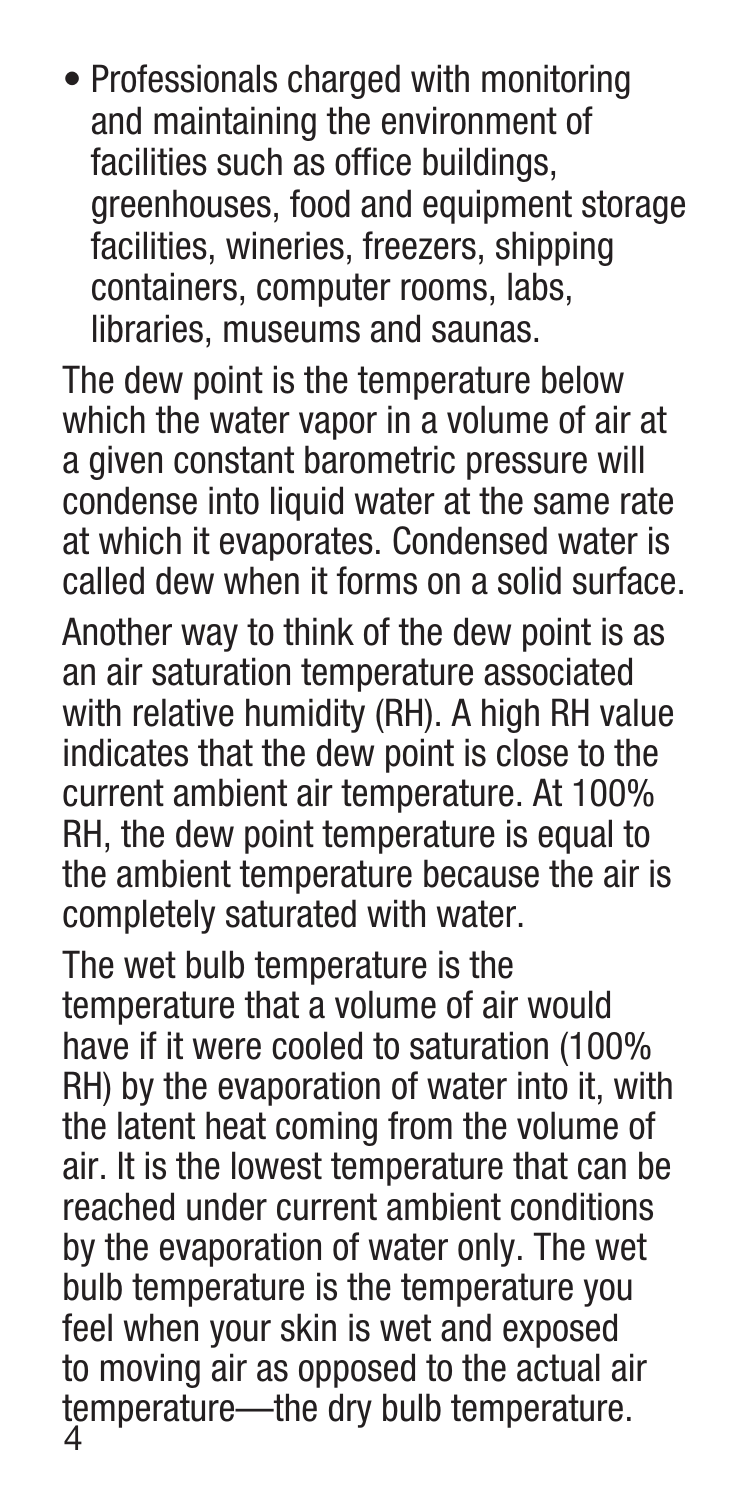An environment's absolute humidity level (or mixing ratio) can be measured and expressed in units of grains per pound (GPP) or g/kg. GPP is a more useful moisture metric than RH to water damage remediators. Using RH alone, a remediator might unknowingly introduce moist air with a low RH but a high GPP—during a job's drying phase.

The sixth environmental parameter that the HHAQ-106 can measure is enthalpy. Enthalpy is a measure of the amount of energy needed to change the state of a substance from a solid to a liquid or from a liquid to a gas. The most common application for the HHAQ-106's enthalpy-calculating algorithm is measuring the enthalpy of vaporization of air in an HVAC/R system duct.

The HHAQ-106 is powered by (3) "AAA" batteries (included).

# **KEY FEATURES**

- Integral 6 in. long sensor-tipped probe for measuring conditions inside ductwork. Probe swivels, increasing placement options.
- Choice of Imperial or metric units for all measured parameters except RH
- 4-digit LCD
- 2-minute Auto Power Off (APO) function
- Low battery indicator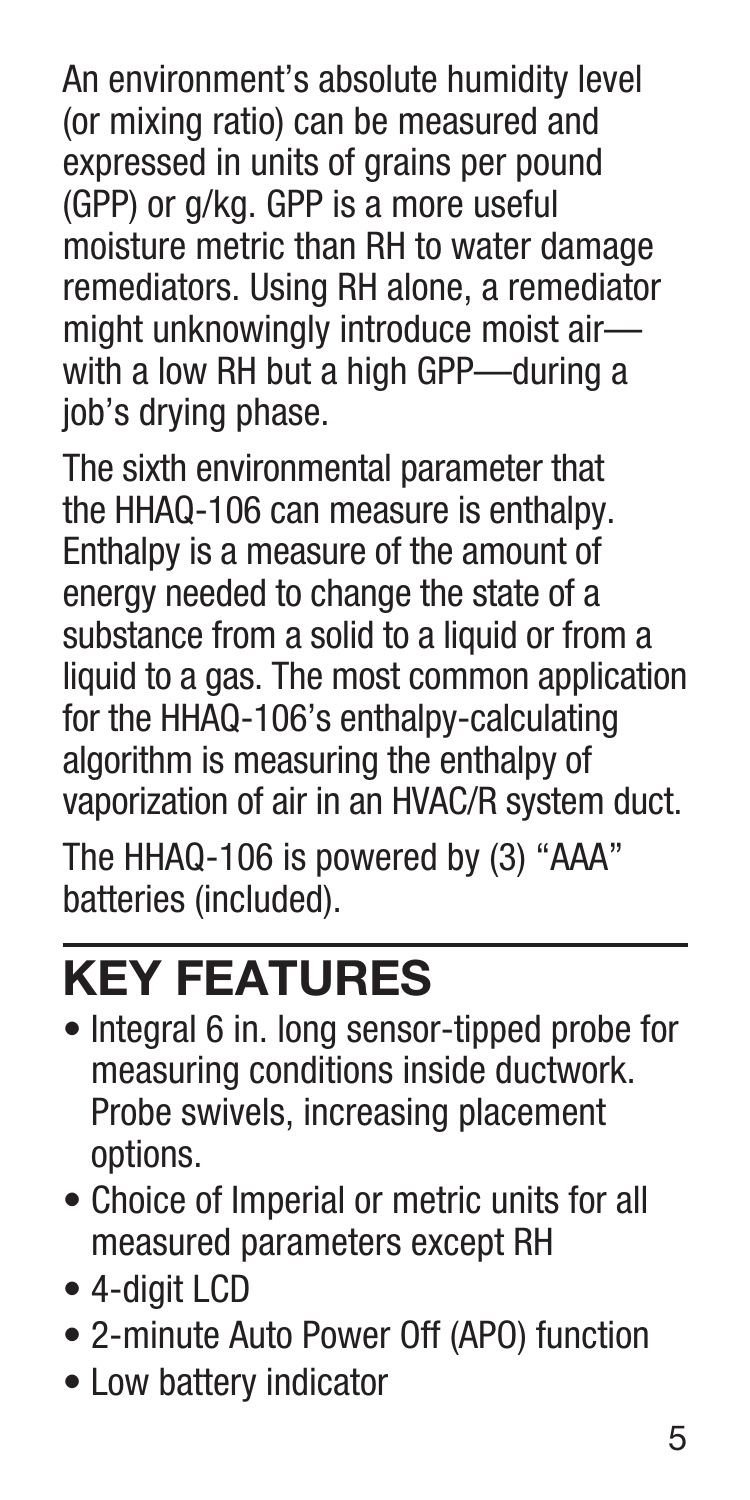# **WHAT'S IN THE PACKAGE**

The HHAQ-106 comes fully assembled in a blister pack along with a rubber bushing for inserting the probe into ductwork, (3) "AAA" batteries and this user's manual.

# **PRODUCT OVERVIEW**

Figure 1 shows all of the controls, indicators and physical structures on the front and back of the HHAQ-106. Figure 2 shows all text and icons that could appear on the unit's LCD. Familiarize yourself with the positions and functions of all buttons, structures and icons before moving on to the Setup Instructions and Operating Instructions.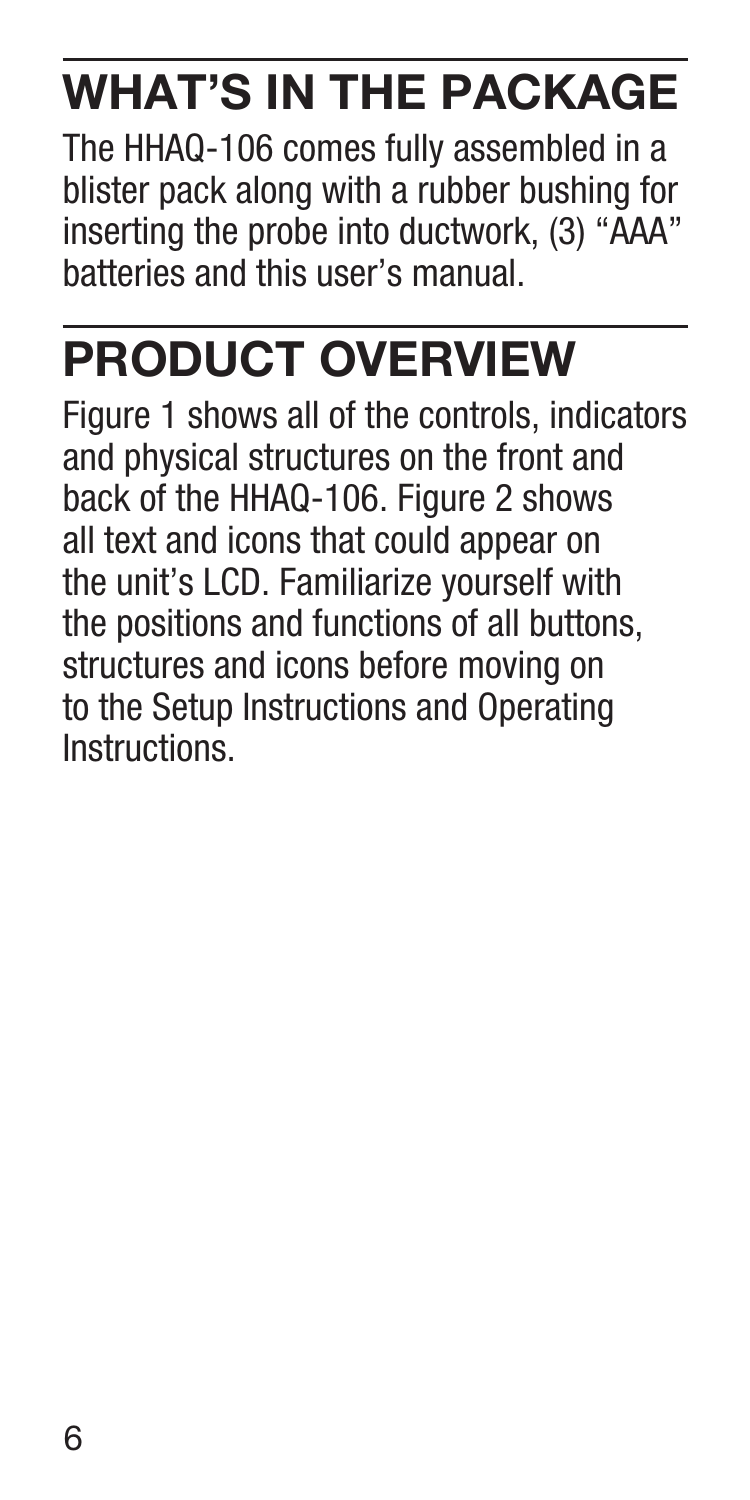

### **Fig. 1. The HHAQ-106's controls, indicators and physical structures**

- A. Humidity and temperature sensors under protective cap
- B. LCD C. **MODE** button
- D. **UNIT** button E. Pocket clip
- 
- F. Battery compartment
- G. Rubber bushing for inserting probe in ductwork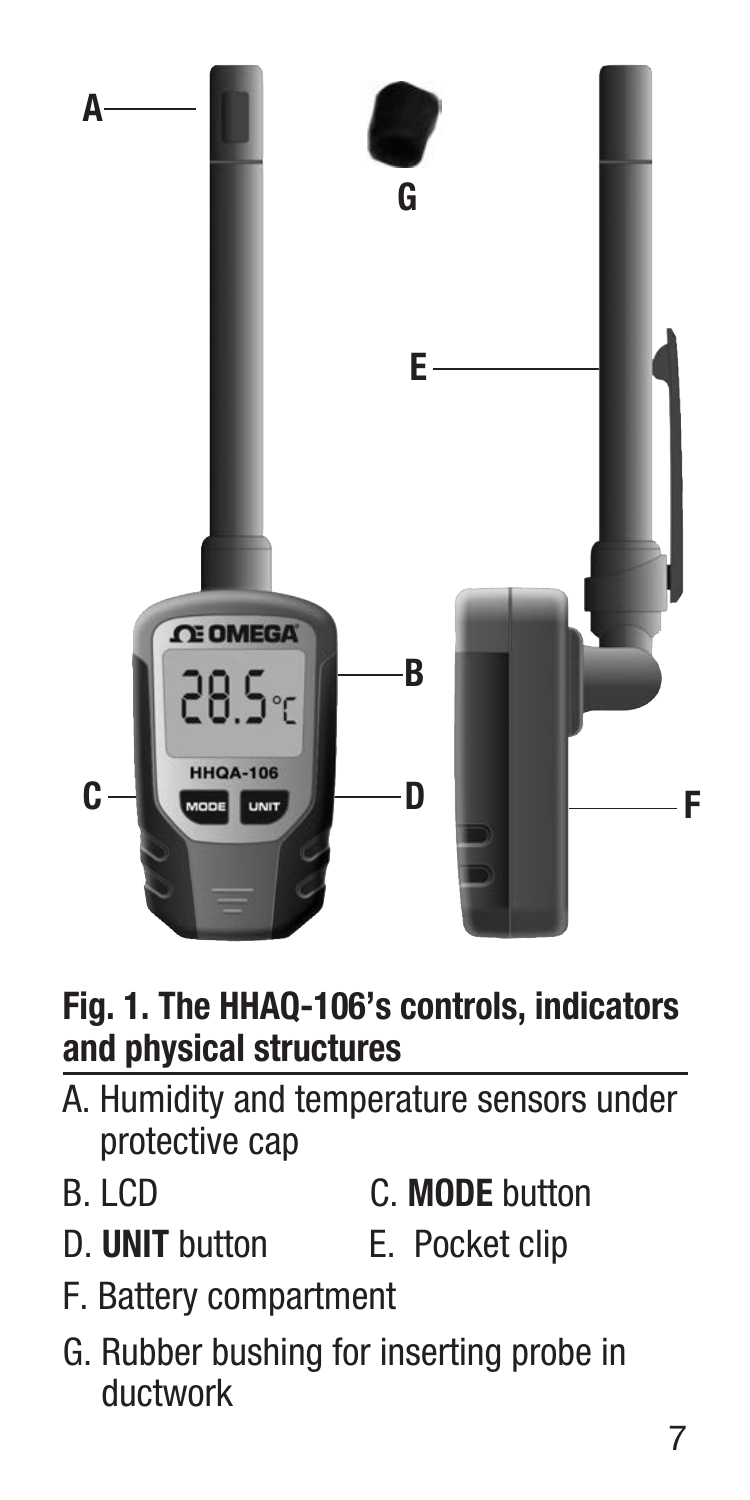

- **Fig. 2. All possible display indications and their meanings**
- **RH** = Relative humidity mode indicator
- **TEMP** = Temperature mode indicator
- **DEW** = Dew point mode indicator
- $WET = Wet$  bulb mode indicator
- **MIX** = Mixing ratio mode indicator
- **ENTH** = Enthalpy mode indicator
- **GPP** = Mixing ratio Imperial unit
- **g/kg** = Mixing ratio metric unit
- **kJ/kg** = Enthalpy metric unit
- **BTU/lb** = Enthalpy Imperial unit
- **°F** = Fahrenheit indicator
- **°C** = Celsius indicator
- $\blacksquare$  = Low battery indicator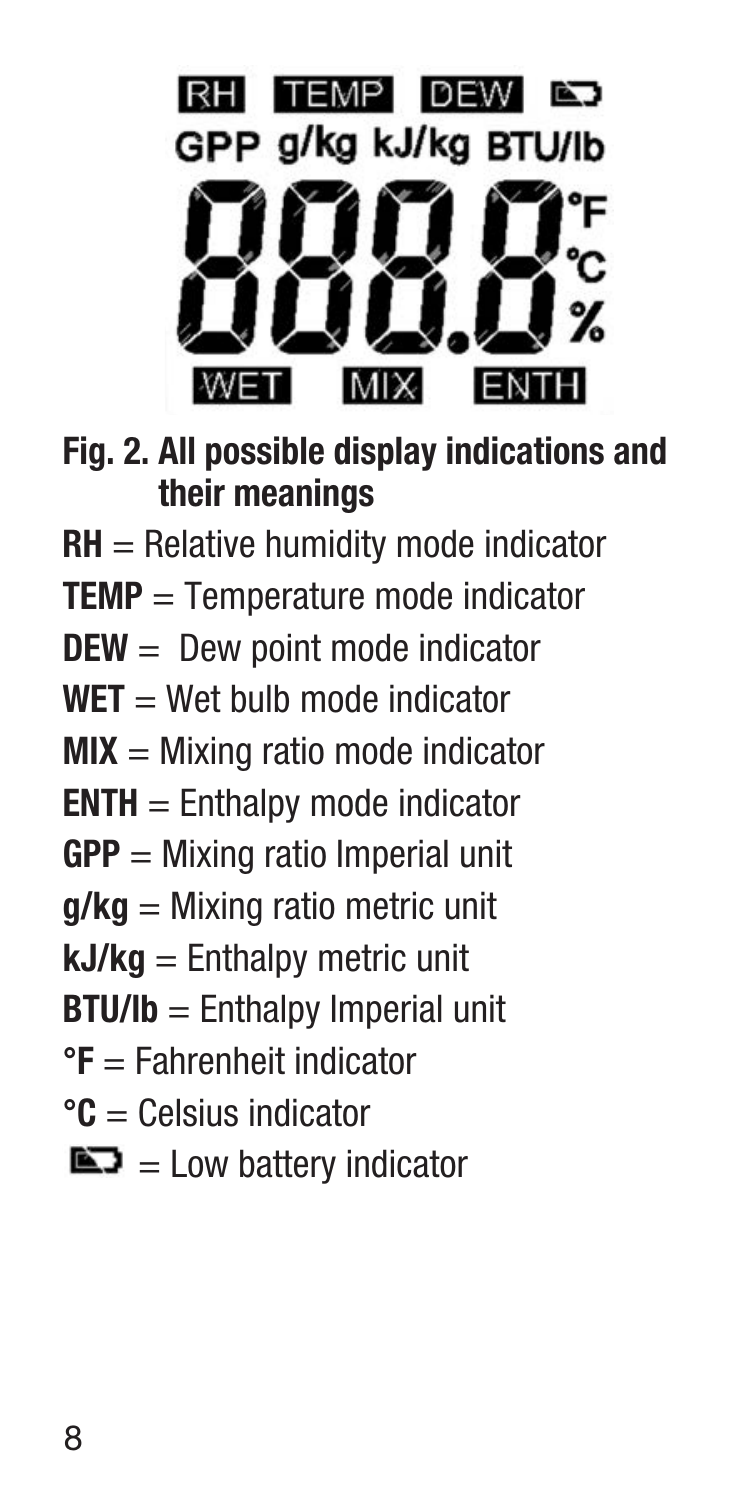## **SETUP INSTRUCTIONS** *INSTALL BATTERIES*

- 1. The meter's battery compartment (Fig. 1, Callout F) is accessible from the bottom of the unit. Slide the battery compartment cover down and away from the HHAQ-106 and set it aside.
- 2. Insert the three supplied "AAA" batteries in the compartment, orienting them as shown on the diagram stenciled on the battery compartment cover
- 3. Replace the battery compartment cover and slide it up until it latches shut.

## **OPERATING INSTRUCTIONS**

Before making any measurements, rotate the sensor protection cap (Fig. 1, Callout A) with your thumb and index finger so both of its vents are open to the ambient environment. Press the **MODE** button to power on the meter. The LCD will immediately begin reading out the RH value of the environment. The reading will be accompanied by the term **RH** in the upper left corner of the LCD.

**To display the ambient temperature**, press the **MODE** button once. **TEMP** will replace **RH** on the top line of the LCD.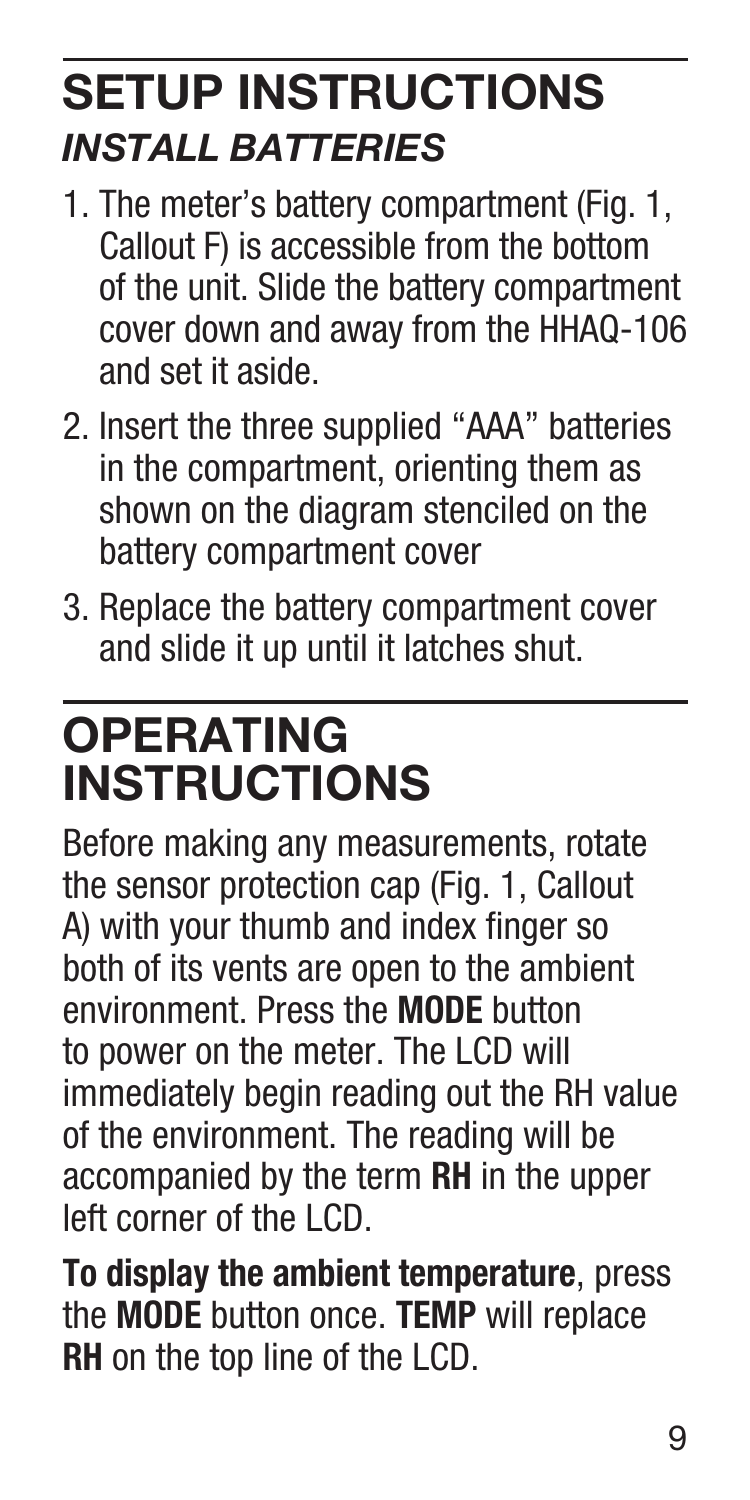**To display the dew point temperature**, press the **MODE** button again. **DEW** will replace **TEMP** on the top line of the LCD.

**To display the wet bulb temperature**, press the **MODE** button again. **DEW** will disappear from the top line of the LCD and be replaced by **WET** on the bottom line.

**To display the mixing ratio (absolute humidity)** of the environment, press the **MODE** button again. **MIX** will replace **WET** on the bottom line of the LCD.

**To display the enthalpy of the environment**, press the **MODE** button again. **ENTH** will replace **MIX** on the bottom line of the LCD.



### **How pressing the MODE button changes the measured parameter**

For all parameters except RH, the HHAQ-106 will automatically display readings in Imperial units. **To switch to metric units** for ambient, dew point or wet bulb temperature, mixing ratio or enthalpy, press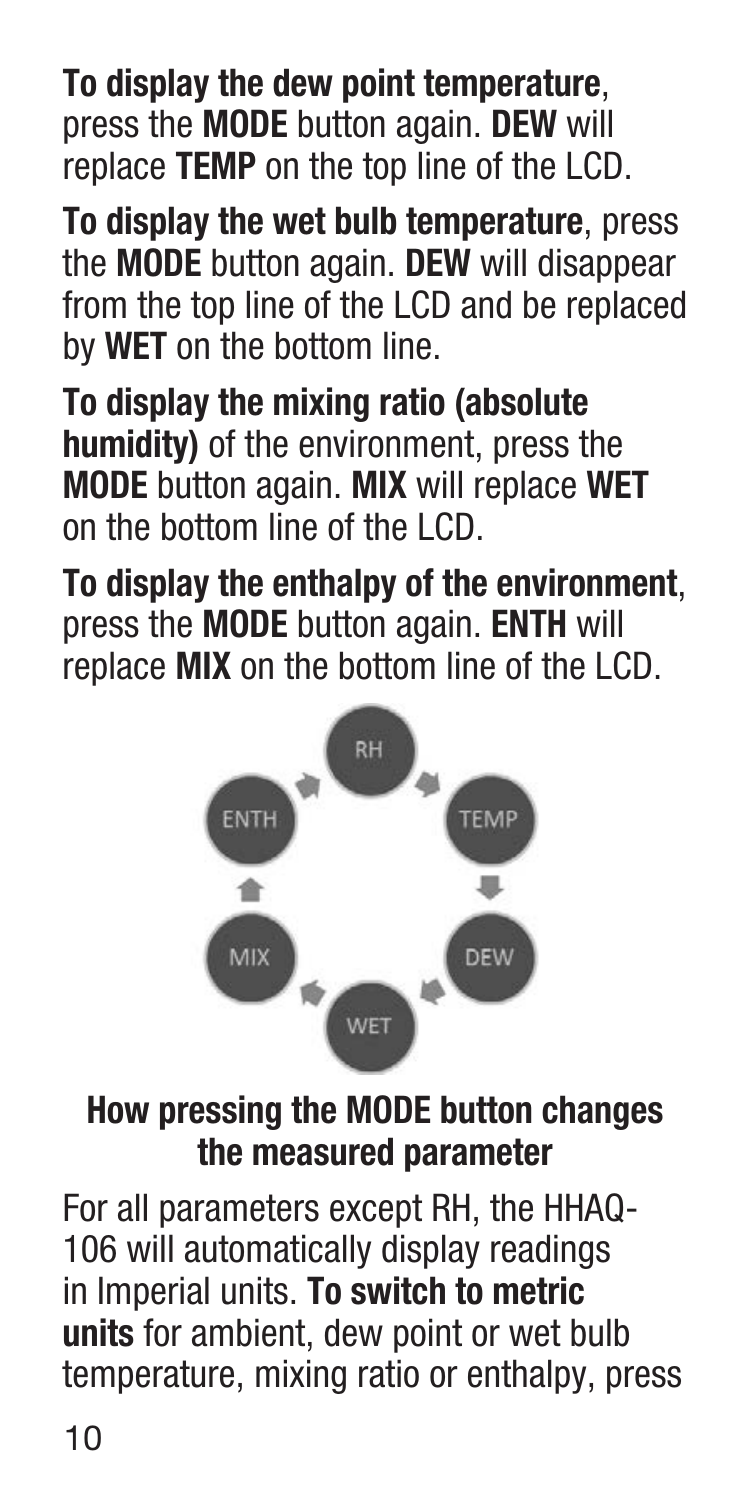the **UNIT** button. To toggle back to Imperial units, press the **UNIT** button again.

The placement of the HHAQ-106's humidity and temperature sensors at the end of a probe makes it possible to take readings inside ductwork. And the fact that the probe swivels increases positioning options if the probe is inserted through a vent or grille.

If you wish to measure duct conditions where there is no grille or duct nearby, consider drilling a temporary hole in the ductwork and inserting the probe through it. The black rubber bushing is provided for this purpose. It is sized for a 1 in. diameter hole. Inserting the probe through it will extend the sensor 4 in. into the duct.

To extend the life of the batteries powering the HHAQ-106, the unit's Auto Power Off (APO) function will automatically shut down the instrument if no front-panel buttons are pressed within any 2-minute period.

**To power off the HHAQ-106**, press and hold the **MODE** button for at least 3 seconds.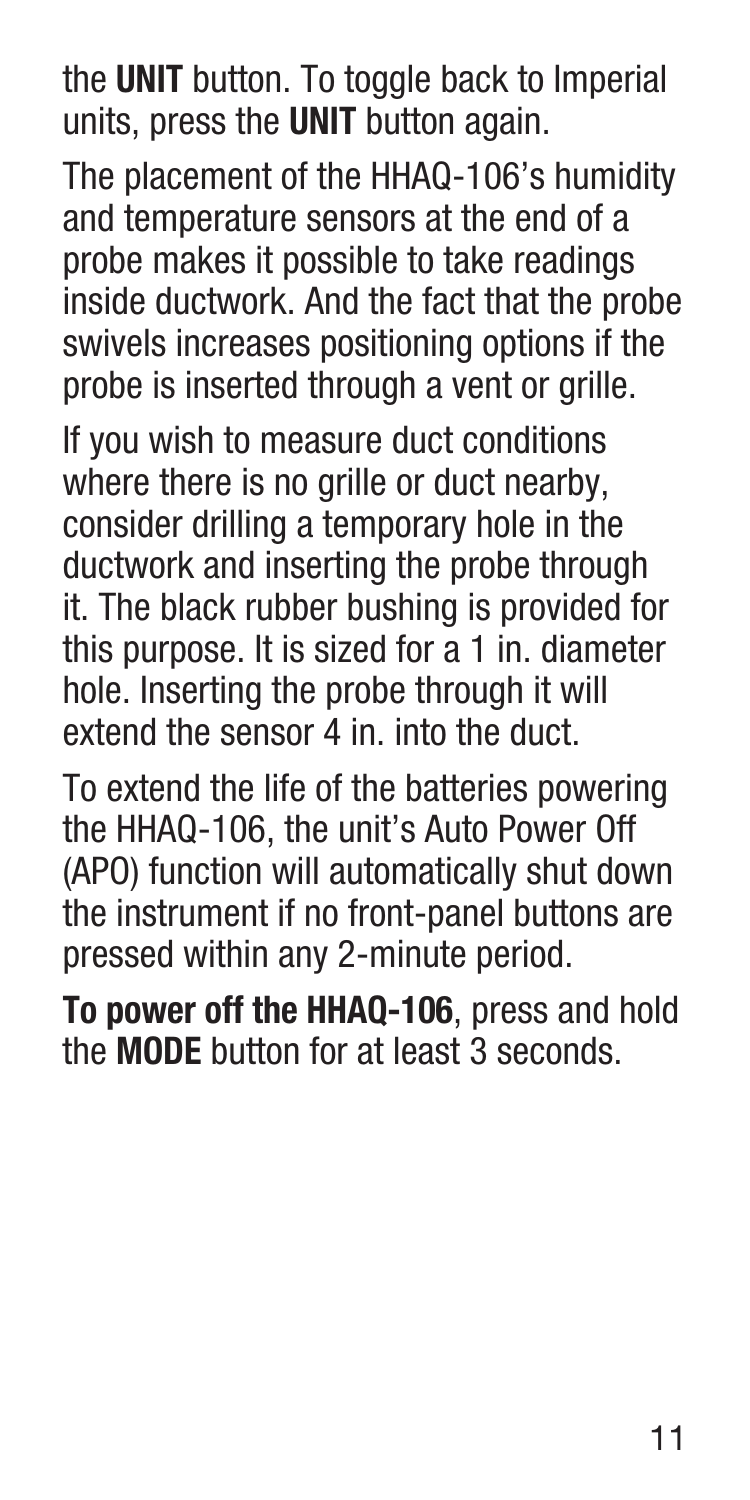## **SPECIFICATIONS**

- **Ambient Temperature Measurement Range:** -4° to 158°F (-20° to 70°C)
- **Ambient Temperature Measurement Accuracy:** 1.8°F (±1°C)
- **Temperature Measurement Resolution:**  $0.1^\circ$
- **RH Measurement Range:** 0 to 99.9%

**RH Measurement Accuracy:** ±2% from 10% to 90%RH; ±3% elsewhere

- **RH Measurement Resolution:** 0.1%
- **Probe Length:** 6 in. (150mm)
- **Display Size:** 1.5 in. (38mm) diagonal

**Current Consumption:** <10mA

- **Battery Life:** 1000 hours (typical)
- **Dimensions:** 8.23 x 1.85 x 1.85 in. (209 x 47 x 47mm)
- **Weight (without battery):** 2.2 oz. (63g)

**Power Source:** (3) "AAA" batteries (included)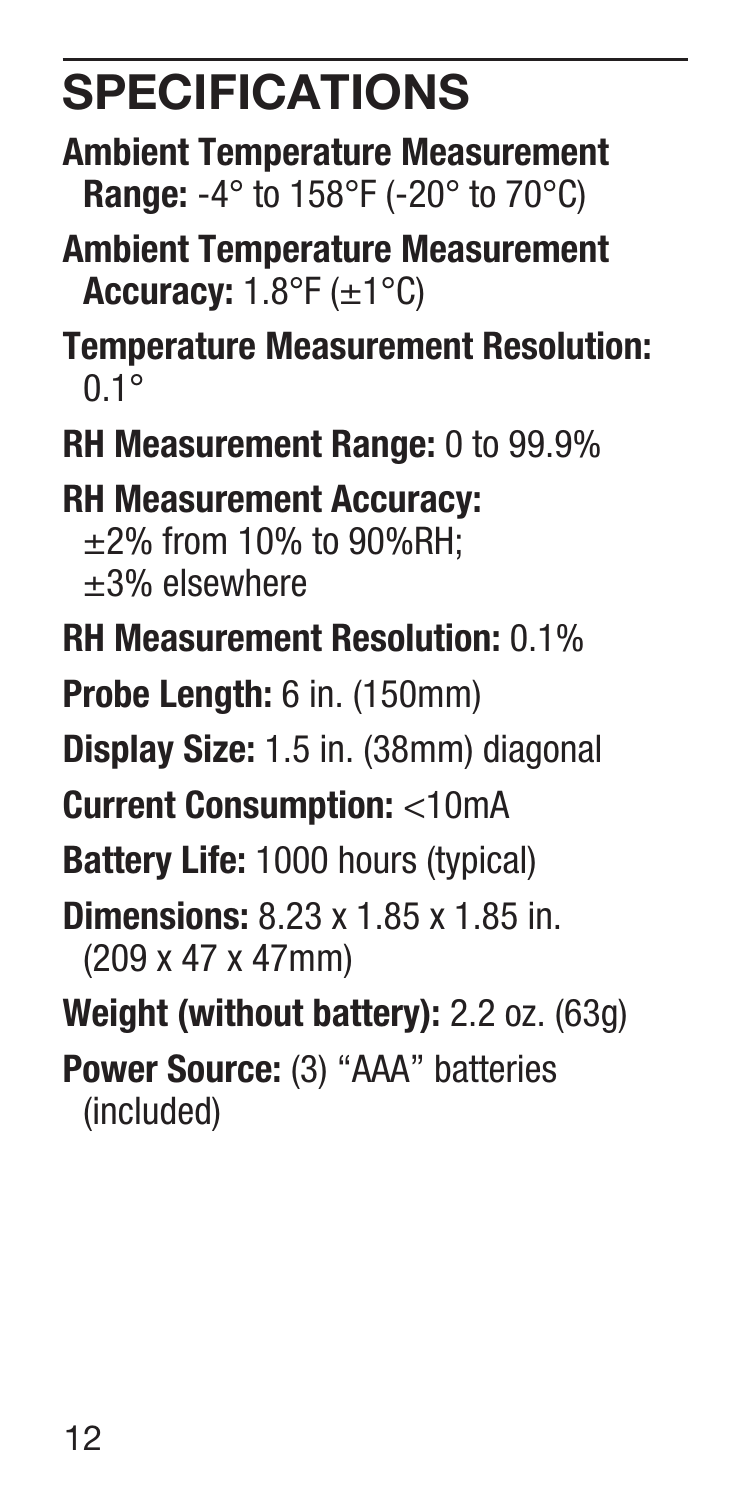## **OPERATING & MAINTENANCE TIPS**

When the  $\Box$  icon appears on the top line of the display, it's time to replace the batteries that power the instrument (although measurements will remain valid for several hours after the icon first appears). To replace the batteries, follow the instructions on page 9.

To prevent dust and moisture from degrading the performance of the humidity and temperature sensors, after each measurement session rotate the sensor protection cap to close its three vents.

Do not operate the HHAQ-106 in the presence of a flammable or explosive gas or near an arc welder or induction heater.

After subjecting the unit to a large change in ambient temperature, wait at least 30 minutes before making measurements to guarantee the accuracy of readings.

Remove the batteries when storing the unit or when you do not expect to use it for an extended period of time (months rather than weeks).

Do not drop or disassemble the HHAQ-106 or immerse it in water.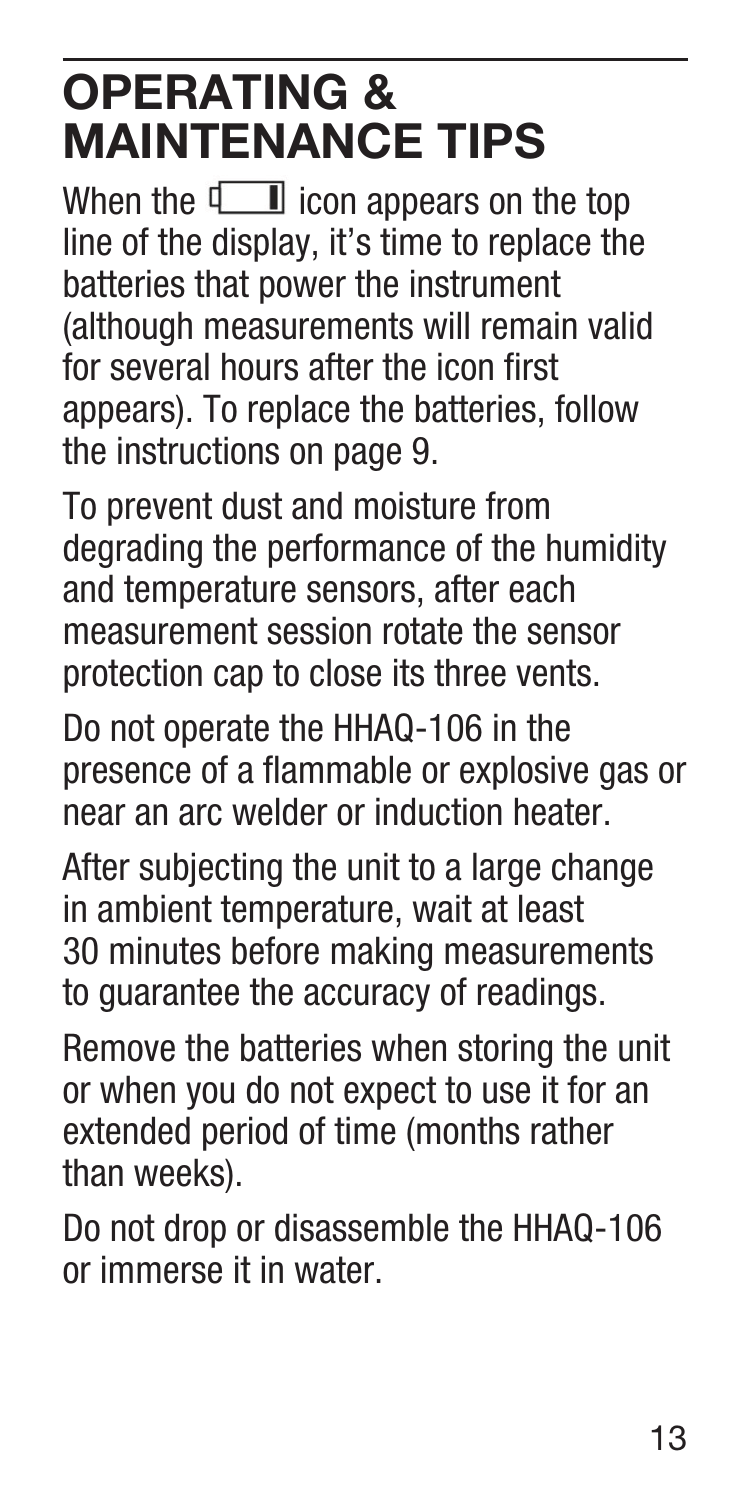### **NOTES**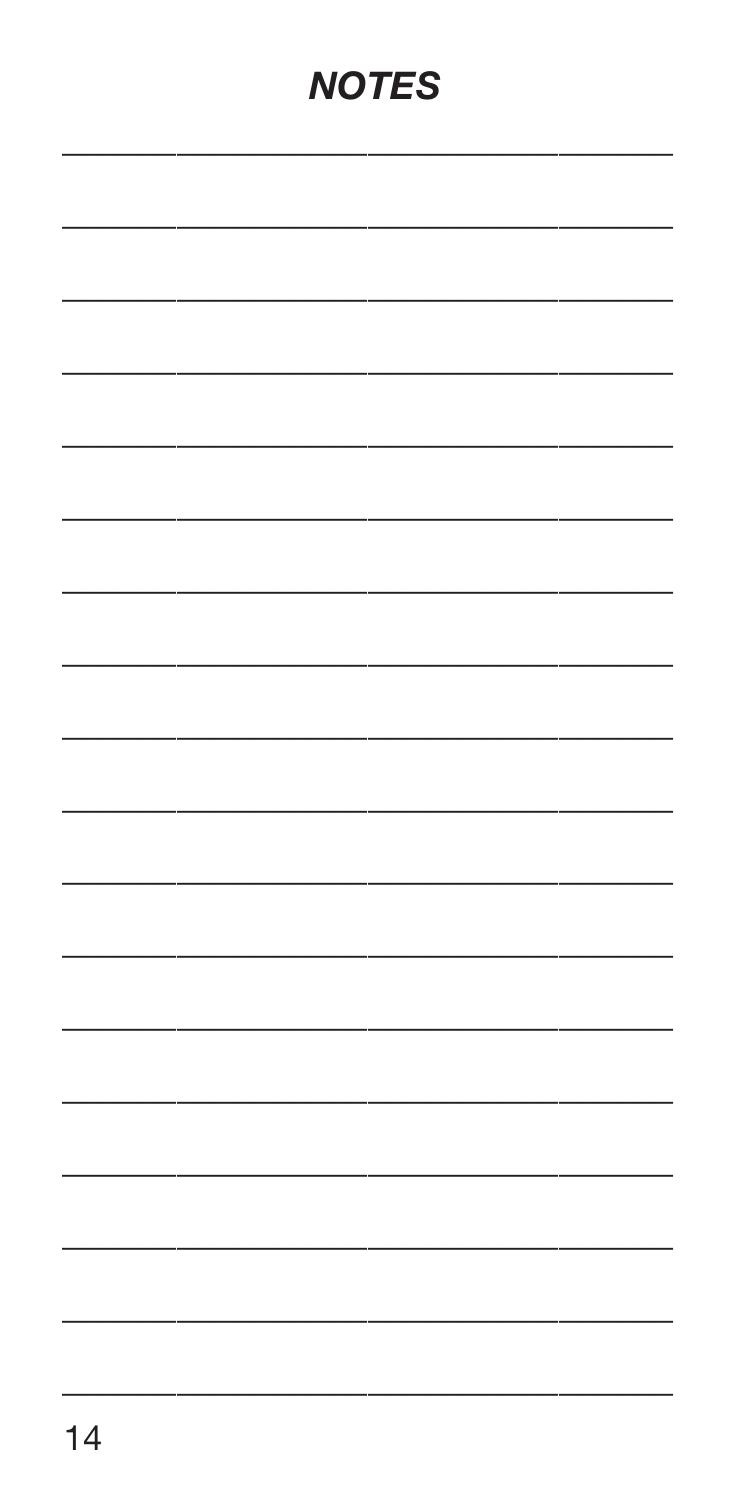#### WARRANTY/DISCLAIMER

OMEGA ENGINEERING, INC. warrants this unit to be free of defects in materials and workmanship for a period of 13 months from date of purchase. OMEGA's WARRANTY adds an additional one (1) month grace period to the normal **one (1) year product warranty** to cover handling<br>and shipping time. This ensures that OMEGA's customers receive maximum coverage on each product.

If the unit malfunctions, it must be returned to the factory for evaluation. OMEGA's Customer Service Department will issue an Authorized Return (AR) number immediately upon phone or written request. Upon examination by OMEGA, if the unit is found to be defective, it will be repaired or replaced at no charge. OMEGA's WARRANTY does not apply to defects resulting from any action of the purchaser, including but not limited to mishandling, improper interfacing, operation outside of design limits, improper repair, or unauthorized modification. This WARRANTY is VOID if the unit shows evidence of having been tampered with or shows evidence of having been damaged as a result of excessive corrosion; or current, heat, moisture or vibration; improper specification; misapplication; misuse or other operating conditions outside of OMEGA's control. Components in which wear is not warranted, include but are not limited to contact points, fuses, and triacs.

OMEGA is pleased to offer suggestions on the use of its various products. However, OMEGA neither assumes responsibility for any omissions or errors nor assumes liability for any damages that result from the use of its products in accordance with information provided by OMEGA, either verbal or written. OMEGA warrants only that the parts manufactured by the company will be as specified and free of defects. OMEGA MAKES NO OTHER WARRANTIES OR REPRESENTATIONS OF ANY KIND WHATSOEVER, EXPRESSED OR<br>IMPLIED, EXCEPT THAT OF TITLE, AND ALL IMPLIED WARRANTIES<br>INCLUDING ANY WARRANTY OF MERCHANTABILITY AND<br>FIMITATION OF LIABILITY: The remedies of purchaser set forth<br>LIMI herein are exclusive, and the total liability of OMEGA with respect to this order, whether based on contract, warranty, negligence, indemnification, strict liability or otherwise, shall not exceed the purchase price of the component upon which liability is based. In no event shall OMEGA be liable for consequential, incidental or special damages.

CONDITIONS: Equipment sold by OMEGA is not intended to be used, nor shall it be used: (1) as a "Basic Component" under 10 CFR 21 (NRC), used<br>in or with any nuclear installation or activity; or (2) in medical applications<br>or used on humans. Should any Product(s) be used in or with any nucle installation or activity, medical application, used on humans, or misused in any way, OMEGA assumes no responsibility as set forth in our basic WARRANTY / DISCLAIMER language, and, additionally, purchaser will indemnify OMEGA and hold OMEGA harmless from any liability or damage whatsoever arising out of the use of the Product(s) in such a manner.

#### $=$  RETURN REQUESTS / INQUIRIES  $=$

Direct all warranty and repair requests/inquiries to the OMEGA Customer Service Department. BEFORE RETURNING ANY PRODUCT(S) TO OMEGA PURCHASER MUST OBTAIN AN AUTHORIZED RETURN (AR) NUMBER<br>FROM OMEGA'S CUSTOMER SERVICE DEPARTMENT (IN ORDER TO<br>AVOID PROCESSING DELAYS). The assigned AR number should then be marked on the outside of the return package and on any correspondence. The purchaser is responsible for shipping charges, freight, insurance and proper packaging to prevent breakage in transit.

FOR **WARRANTY** RETURNS, please have the following information available BEFORE contacting OMEGA:

- 1. Purchase Order number under which the product was PURCHASED,
- 2. Model and serial number of the product under warranty, and
- 3. Repair instructions and/or specific problems relative to the product.

FOR NON-WARRANTY REPAIRS,<br>consult OMEGA for current repair charges. Have the following information available BEFORE contacting OMEGA:

- 1. Purchase Order number to cover the COST of the repair,
- 2. Model and serial number of the product, and
- 3. Repair instructions and/or specific problems relative to the product.

OMEGA's policy is to make running changes, not model changes, whenever an improvement is possible. This affords our customers the latest in technology and engineering.

OMEGA is a registered trademark of OMEGA ENGINEERING, INC. © Copyright 2015 OMEGA ENGINEERING, INC. All rights reserved. This document may not be copied, photocopied, reproduced, translated, or reduced to any electronic medium or machine-readable form, in whole or in part, without the prior written consent of OMEGA ENGINEERING, INC.